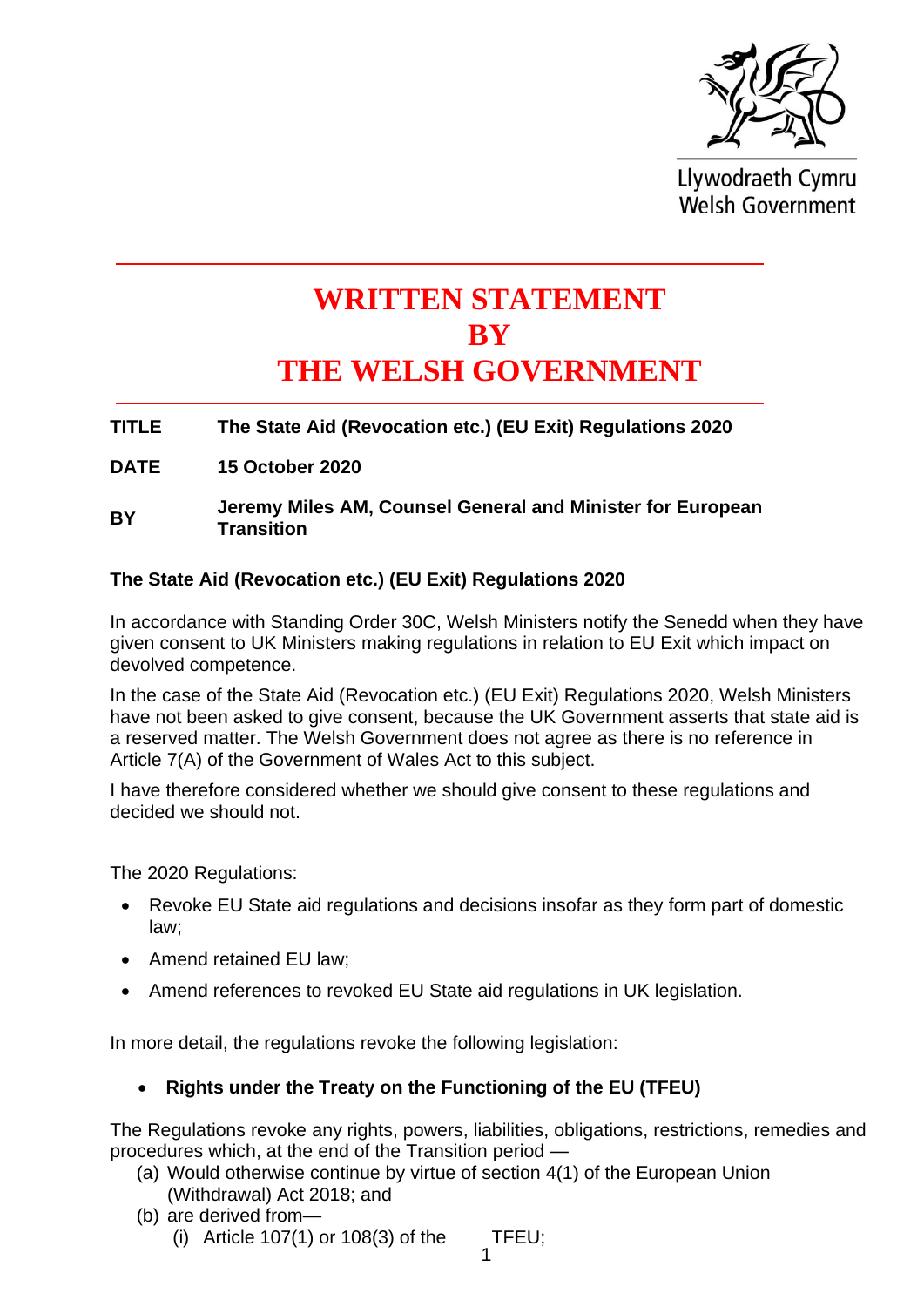- (ii) Article 346(1) of the TFEU, so far as Article 346(1) relates to Article 107(1) or Article 108(3) of the TFEU;
- (iii) Article 61(1) or 62(1) of the EEA agreement; or
- (iv) Article 123 of the EEA agreement, so far as Article 123 relates to Article 61(1) or 62(1) of the EEA agreement;

# • **Rights under the European Economic Area (EEA) Agreement**

The Regulations revoke Annex 15 of the EEA agreement, insofar as it would otherwise form part of domestic law by virtue of section 3(1) of the European Union (Withdrawal) Act 2018..

# • **EU Regulations**

The Regulations revoke the following Regulations:

- (a) Commission Regulation (EC) No 794/2004 of 21 April 2004 implementing Council Regulation (EC) No 659/1999 laying down detailed rules for the application of Article 93 of the EC Treaty;
- (b) Commission Regulation (EU) No 360/2012 of 25 April 2012 on the application of Articles 107 and 108 of the Treaty on the Functioning of the European Union to de minimis aid granted to undertakings providing services of general economic interest;
- (c) Commission Regulation (EU) No 1407/2013 of 18 December 2013 on the application of Articles 107 and 108 of the Treaty on the Functioning of the European Union to de minimis aid;
- (d) Commission Regulation (EU) No 1408/2013 of 18 December 2013 on the application of Articles 107 and 108 of the Treaty on the Functioning of the European Union to de minimis aid in the agriculture sector;
- (e) Commission Regulation (EU) No 651/2014 of 17 June 2014 declaring certain categories of aid compatible with the internal market in application of Articles 107 and 108 of the Treaty;
- (f) Commission Regulation (EU) No 702/2014 of 25 June 2014 declaring certain categories of aid in the agricultural and forestry sectors and in rural areas compatible with the internal market in application of Articles 107 and 108 of the Treaty on the Functioning of the European Union;
- (g) Commission Regulation (EU) No 717/2014 of 27 June 2014 on the application of Articles 107 and 108 of the Treaty on the Functioning of the European Union to de minimis aid in the fishery and aquaculture sector;
- (h) Commission Regulation (EU) No 1388/2014 of 16 December 2014 declaring certain categories of aid to undertakings active in the production, processing and marketing of fishery and aquaculture products compatible with the internal market in application of Articles 107 and 108 of the Treaty on the Functioning of the European Union;
- (i) Council Regulation (EU) 2015/1588 of 13 July 2015 on the application of Articles 107 and 108 of the Treaty on the Functioning of the European Union to certain categories of horizontal State aid; and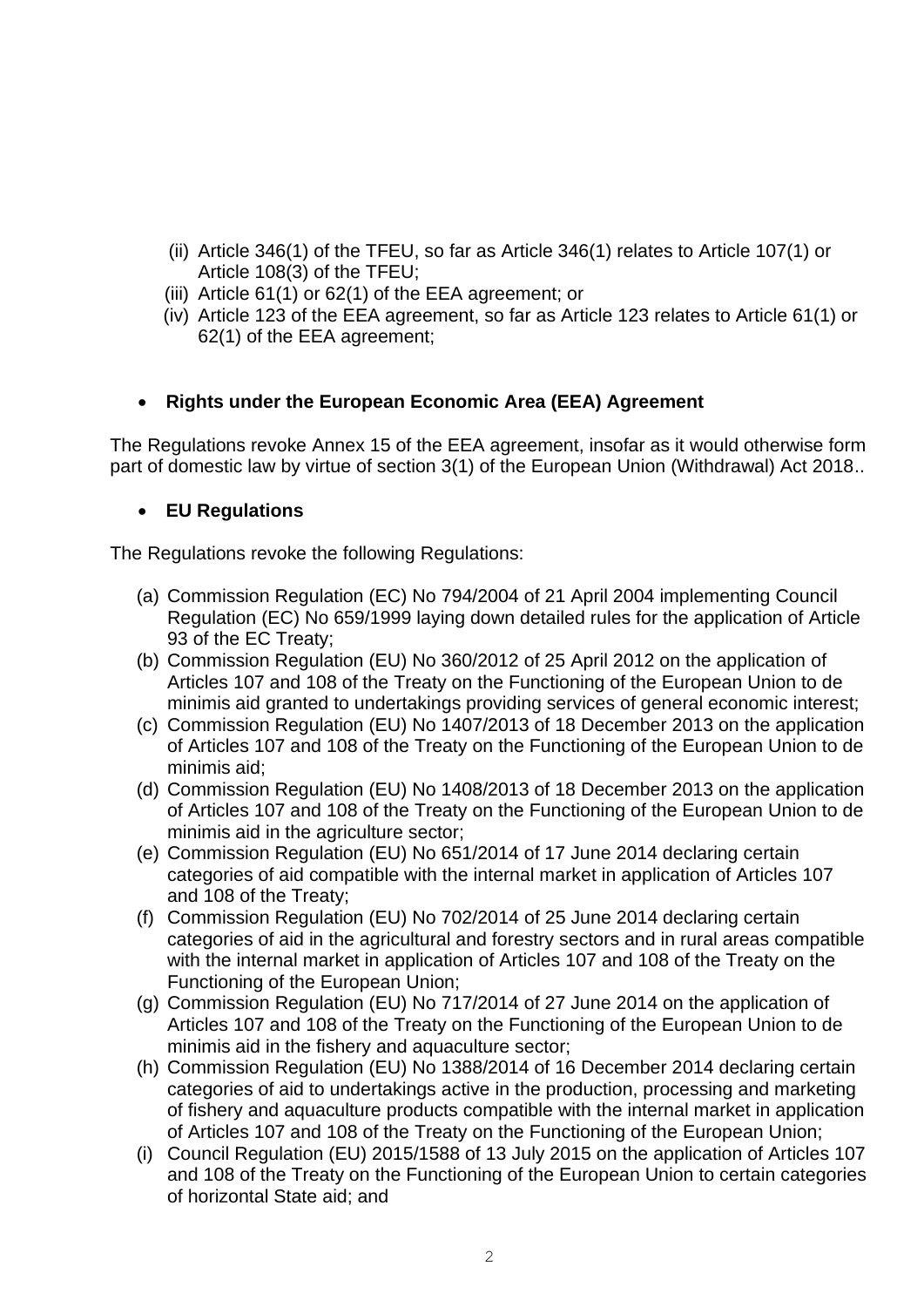(j) Council Regulation (EU) 2015/1589 of 13 July 2015 laying down detailed rules for the application of Article 108 of the Treaty on the Functioning of the European Union.

# • **EU Decisions**

The Regulations also revoke the following EU decisions

- (a) Council Decision (2010/787/EU) of 10 December 2010 on State aid to facilitate the closure of uncompetitive coal mines;
- (b) Commission Decision 2012/21/EU of 20 December 2011 on the application of Article 106(2) of the Treaty on the Functioning of the European Union to State aid in the form of public service compensation granted to certain undertakings entrusted with the operation of services of general economic interest; and
- (c) any other EU decision which forms part of domestic law on and after Implementation Period (IP) completion day by virtue of section 3(1) of the European Union (Withdrawal) Act 2018 and is made under—
	- (i) the procedural regulation or predecessor regulation**1**; or
	- (ii) [Article 108(2) of the TFEU] [or Article 88 of the EEC Treaty].

The 2020 Regulations also make a number of consequential amendments to UK legislation in other devolved areas for which consent should have been sought under the Intergovernmental Agreement, notably

- :
- Water Industry (Determination of Turnover for Penalties) Order 2005
- Community Infrastructure Levy Regulations 2010
- Common Organisation of the Markets in Agricultural Products Framework (Miscellaneous Amendments, etc.) (EU Exit) Regulations 2019

Consent for these amendments has not been sought by UK Government.

The SI and accompanying Explanatory Memorandums, setting out the effect of each amendment is available here:

**1** "procedural regulation" means Council Regulation (EU) 2015/1589 of 13 July 2015 laying down detailed rules for the application of Article 108 of the Treaty on the Functioning of the European Union."predecessor legislation" means:

- a) Council Regulation (EC) No 994/98 of 7 May 1998 on the application of Articles 92 and 93 of the Treaty establishing the European Community to certain categories of horizontal State aid (as it had effect immediately before IP completion day); and
- b) Council Regulation (EC) No 659/1999 of 22 March 1999 laying down detailed rules for the application of Article 108 of the Treaty on the Functioning of the European Union (as it had effect immediately before IP completion day).